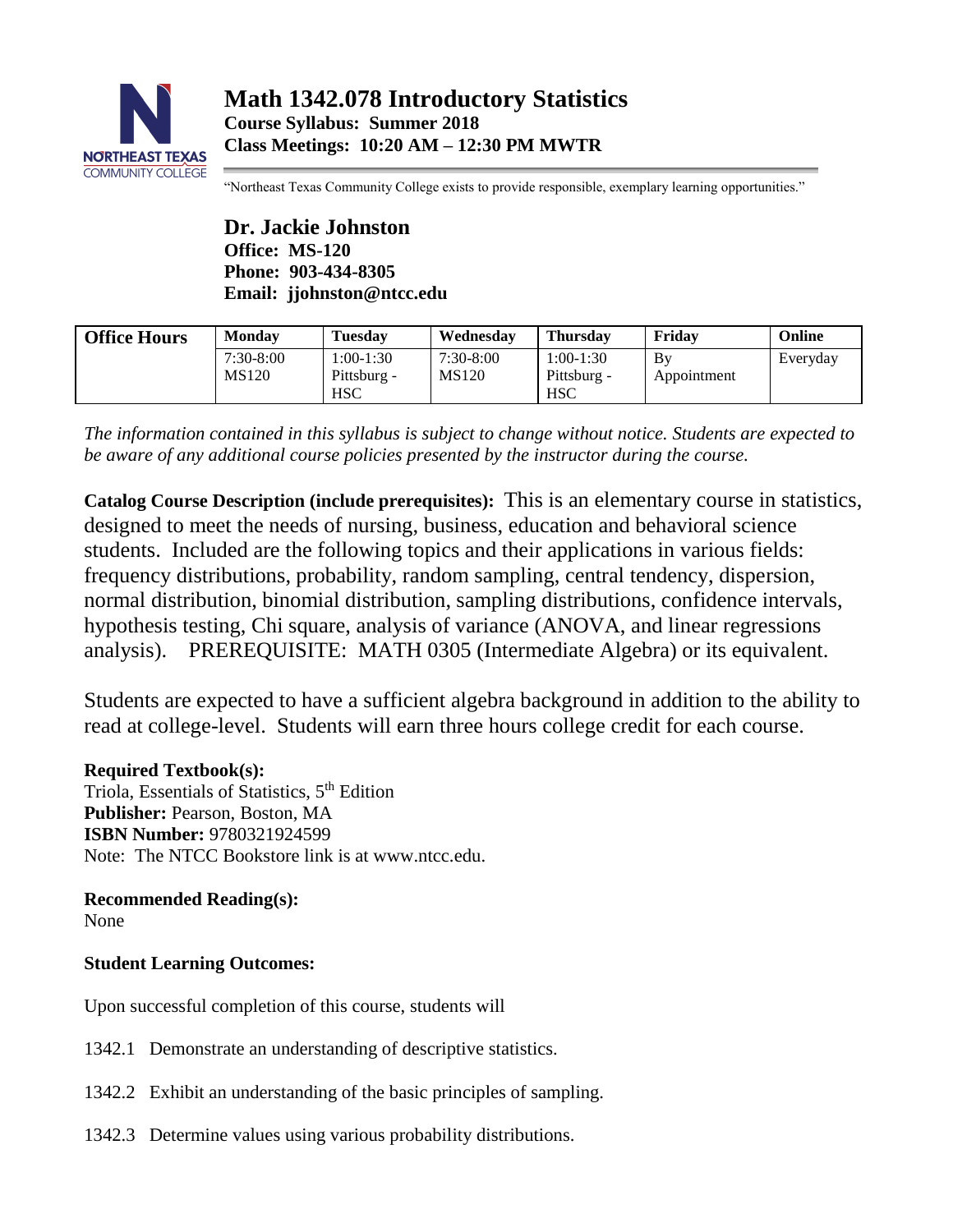1342.4 Develop an ability to generalize from sample to population.

1342.5 Utilize various hypothesis tests including linear regression and correlation.

## **Core Curriculum Purpose and Objectives:**

Through the core curriculum, students will gain a foundation of knowledge of human cultures and the physical and natural world; develop principles of personal and social responsibility for living in a diverse world; and advance intellectual and practical skills that are essential for all learning.

Courses in the foundation area of mathematics focus on quantitative literacy in logic, patterns, and relationships. In addition, these courses involve the understanding of key mathematical concepts and the application of appropriate quantitative tools to everyday experience.

## **College Student Learning Outcomes:**

### Critical Thinking Skills

**CT.1** Students will demonstrate the ability to 1) analyze complex issues, 2) synthesize information, and 3) evaluate the logic, validity, and relevance of data.

### Communication Skills

**CS.1** Students will effectively develop, interpret and express ideas through written communication.

### Empirical and Quantitative Skills

- **EQS.1** Students will manipulate numerical data or observable facts by organizing and converting relevant information into mathematical or empirical form
- **EQS.2** Students will analyze numerical data or observable facts by processing information with correct calculations, explicit notations, and appropriate technology.
- **EQS.3** Students will draw informed conclusions from numerical data or observable facts that are accurate, complete, and relevant to the investigation.

## **SCANS Skills:**

N/A

### **Course Outline:**

- I. Introduction to Statistics
	- A. Statistical and Critical Thinking
	- B. Types of Data
	- C. Collecting Sample Data
- II. Summarizing and Graphing Data
	- A. Frequency Distributions
	- B. Histograms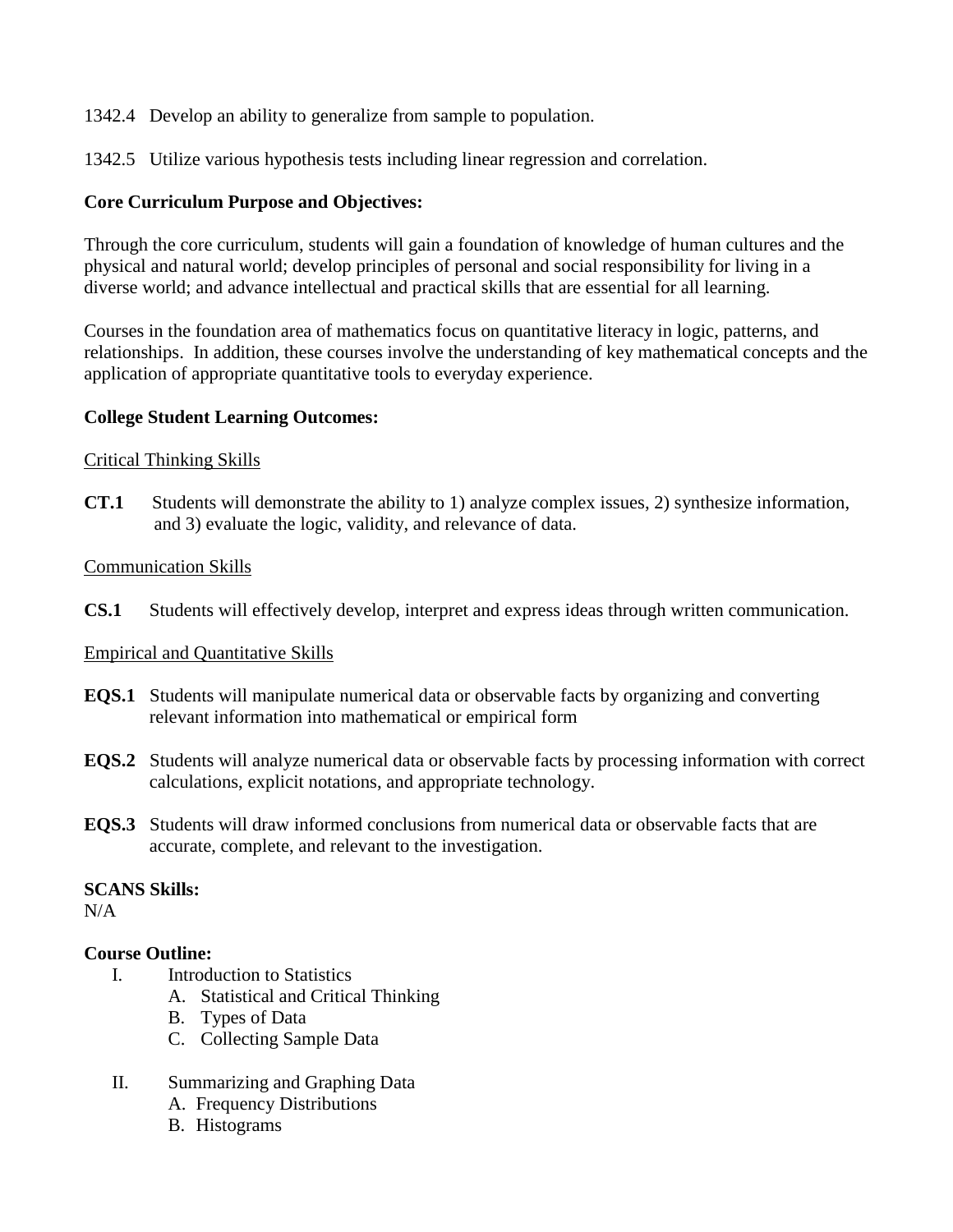- C. Graph Qualities
- III. Statistics for Describing, Exploring, and Comparing Data
	- A. Measures of Center
	- B. Measures of Variation
	- C. Measures of Relative Standing and Boxplots
- IV. Probability
	- A. Basics
	- B. Addition Rule
	- C. Multiplication Rules
	- D. Counting
- V. Discrete Probability Distributions
	- A. Probability Distributions
	- B. Binomial Probability Distributions
- VI. Normal Probability Distributions
	- A. Standard Normal Distribution and Applications
	- B. Sampling Distributions and Estimators
	- C. The Central Limit Theorem
	- D. Assessing Normality
	- E. Normal as Approximation to Binomial
- VII. Estimates and Sample Sizes
	- A. Estimating a Population Proportion
	- B. Estimating a Population Mean
	- C. Estimating a Population Standard Deviation or Variance
- VIII. Hypothesis Testing
	- A. Basics of Hypothesis Testing
	- B. Testing a Claim about a Mean

## IX. Inferences from Two Samples

- A. Two Means: Independent Samples
- B. Two Means: Dependent Samples
- X. Correlation and Regression
	- A. Correlation
	- B. Regression
- XI. Chi-Square
	- A. Test of Independence
	- B. Test of Homogeneity

## **Lectures & Discussions:**

This is a traditional lecture class where students are required to attend classroom instruction. Additional material will be available in Blackboard. A typical class will involve general participation by all members in a discussion regarding the mathematical principles and procedures being studied. Some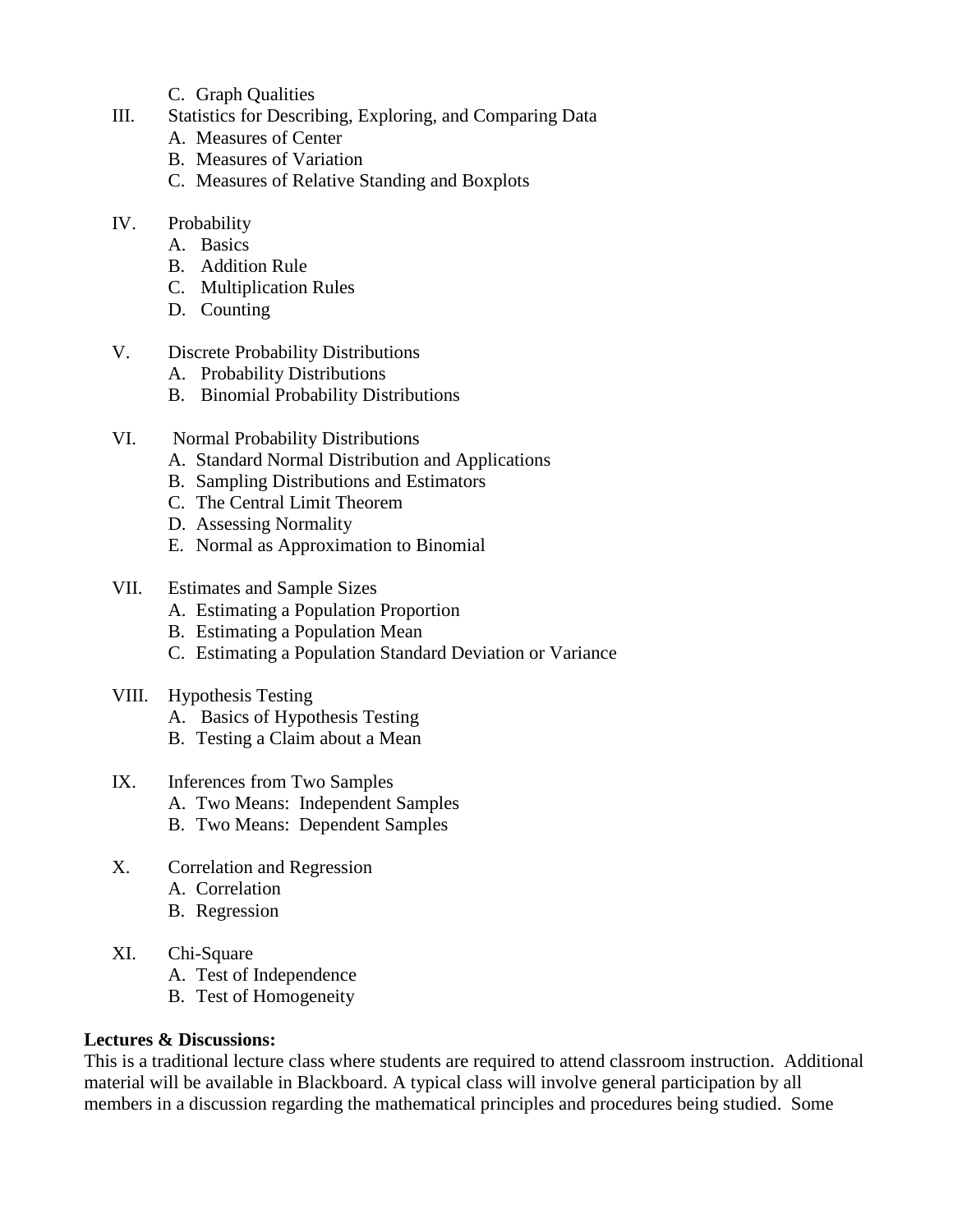small as well as large group activities will be employed, and students are expected to develop as team members as well as individuals.

## **Evaluation/Grading Policy:**

No make exam unless the student proactively schedules before the exam with the instructor. Late work will not be accepted unless coordinated in advance with instructor.

Two major 150 point exams will count as 300 points toward your final average. A daily grade consisting of special assignments, online activities and homework will be worth 100 points of the final grade.

| Midterm Exam | 150 points       |  |
|--------------|------------------|--|
| Final Exam   | 150 points       |  |
| Daily Grade  | 100 points       |  |
| <b>TOTAL</b> | 400 points       |  |
| "A"          | 360 - 400 points |  |
| "B"          | 320 - 359 points |  |
| "C"          | 280 - 319 points |  |

#### **Tests/Exams:**

Exam information is located above in the Evaluation/Grading Policy. Material covered on each exam is located below in the Assignments section.

### **Other Course Requirements:**

A TI 83/84 graphing calculator is required. If you have any questions regarding an appropriate graphing calculator please contact me before purchasing.

### **Student Responsibilities/Expectations:**

"D" 240 - 279 points "F" Below 240 points

Regular and punctual attendance at all scheduled classes is expected. Attendance is necessary for successful completion of course work. Excused absences may be permitted at the discretion of the instructor for illness, official college activities, or personal emergencies. The student is responsible for initiating procedures for make-up work. All make-up exams will coincide with the final exam unless arrangements are made prior to missing an examination.

### **NTCC Academic Honesty Statement:**

"Students are expected to complete course work in an honest manner, using their intellects and resources designated as allowable by the course instructor. Students are responsible for addressing questions about allowable resources with the course instructor. NTCC upholds the highest standards of academic integrity. This course will follow the NTCC Academic Honesty policy stated in the Student Handbook."

### **Academic Ethics**

The college expects all students to engage in academic pursuits in a manner that is beyond reproach. Students are expected to maintain complete honesty and integrity in their academic pursuit. Academic dishonesty such as cheating, plagiarism, and collusion is unacceptable and may result in disciplinary action. Refer to the student handbook for more information on this subject.